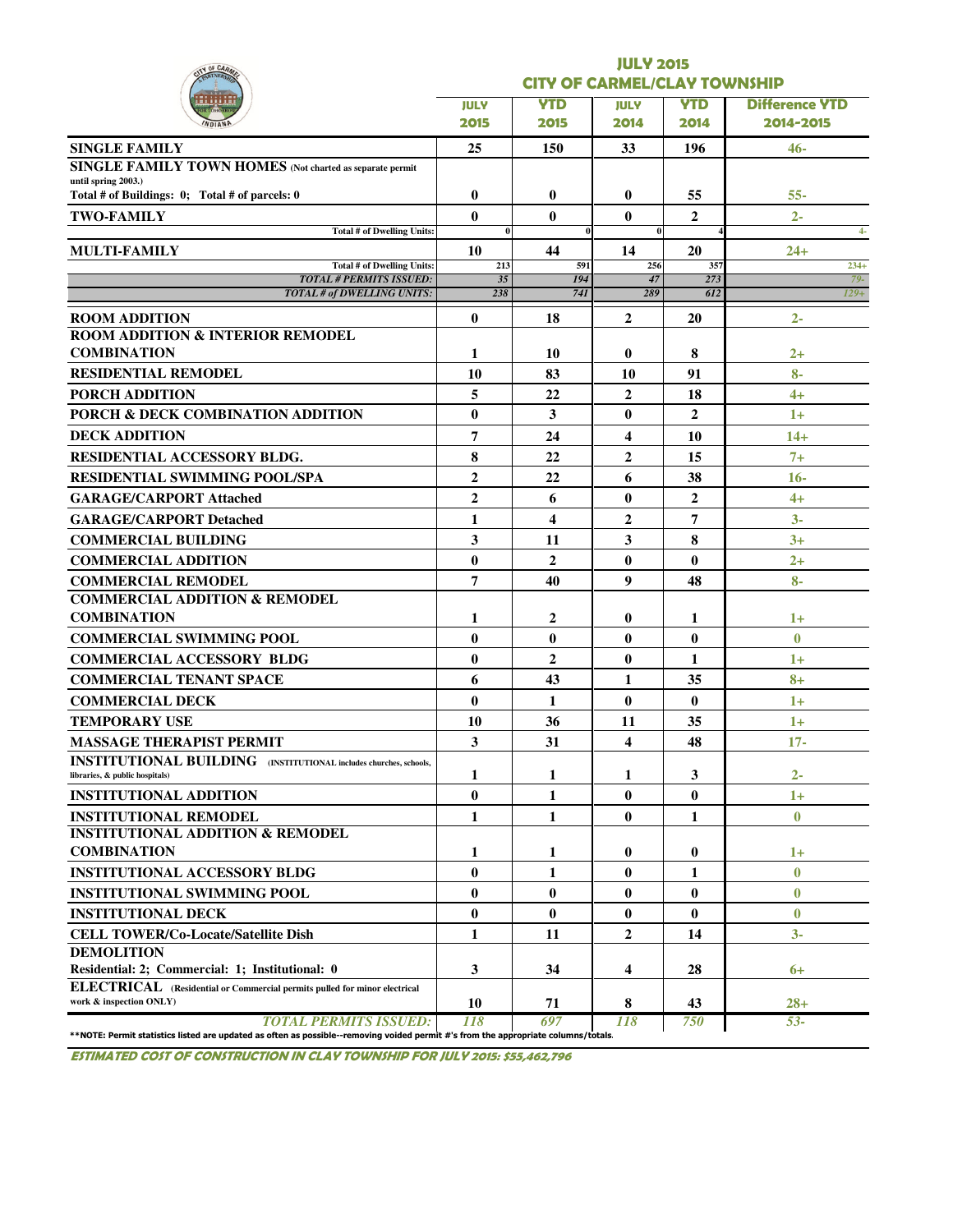## D.O.C.S. BUILDING & SIGN ACTIVITY JULY 2015

COMMERCIAL, INSTITUTIONAL, & MULTI-FAMILY - NEW STRUCTURES, ACCESSORY BUILDINGS, ADDITIONS, TENANT FINISHES, REMODELS, POOLS, DECKS (Institutional includes churches, schools & libraries)

#### Type of Construction and the construction of the construction of the construction of the construction of the construction of the construction of the construction of the construction of the construction of the construction

#### PERMITS ISSUED

| · Lake City Bank, 9640 N. Michigan Rd.                           |
|------------------------------------------------------------------|
| · Olivia on Main Parking Garage, 1111 W. Main St.                |
| · Olivia on Main Retail Spaces, 1111 W. Main St.                 |
|                                                                  |
|                                                                  |
| . Carmel Lakeside Office Building, 645 & 655 W. Carmel Dr.       |
|                                                                  |
| • Guardian Life, 250 E. $96th$ St. #175                          |
| · Guilford Group Carmel Corporate Center, 615 W. Carmel Dr. #130 |
| • Graeter's Ice Cream, 850 Range Line Rd. #100                   |
| · Tiek Dental Studio, 14390 Clay Terrace Blvd. #249              |
| · Beauty and Grace, 751 Hanover Place.                           |
| . The Progressive Group, 839 W. Carmel Dr.                       |
| • Mercy Road Church, 2381 Pointe Parkway                         |
| • DWA Healthcare, 630 W. Carmel Dr. 1st Floor                    |
| . U Break I Fix, 1350 S. Range Line Rd.                          |
| • Zotec Partners, 11350 N. Meridian St. 5 <sup>th</sup> Floor    |
| • Life Partners, 615 W. Carmel Dr. #120                          |
| · Dr. Giblin's Office, 13450 N. Meridian St. #140                |
| · Baldwin & Lyons Mail Room, 111 Congressional Blvd.             |
|                                                                  |
|                                                                  |
| · Olivia on Main (204 units), 1111 W. Main St.                   |
|                                                                  |
|                                                                  |
| • Gramercy, 840/850 Indian Trails Dr.                            |
| • Gramercy, 912/918 Mohawk Hills Dr.                             |
| • Gramercy, 928/938 Mohawk Hills Dr.                             |
| • Gramercy, 921/931/941 Indian Trails Dr.                        |
| • Gramercy, 1008/1018/1028 Mohawk Hills Dr.                      |
| • Gramercy, 1011/1019/1027 Indian Trails Dr.                     |
| • Gramercy, 1037/1047 Indian Trails Dr.                          |
| • Gramercy, 1036/1046 Mohawk Hills Dr.                           |
| • Gramercy, 1035/1041/1049 Mohawk Hills Dr.                      |
|                                                                  |
| • Carmel Fire Station #44, 5032 E. Main St.                      |
|                                                                  |
|                                                                  |
| • Carmel Fire Station #43, 3242 E. 106th St.                     |
|                                                                  |
|                                                                  |
| • Mercy Road Church, 2381 Pointe Parkway                         |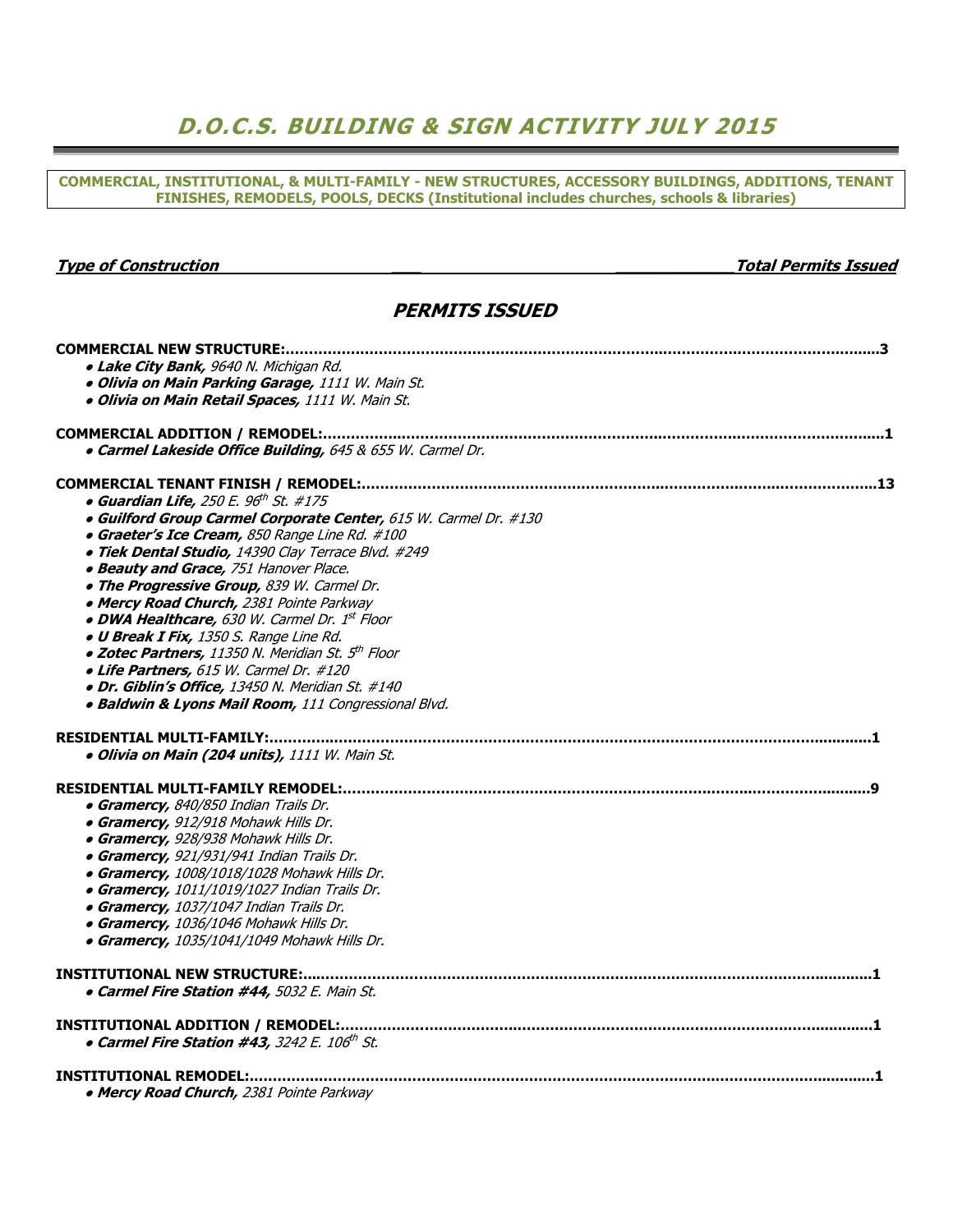### COMMERCIAL CERTIFICATES OF OCCUPANCY ISSUED

| <b>COMMERCIAL NEW STRUCTURE:</b><br>• Playschool at Legacy, 14454 Community Dr.<br>· Horizon Bank, 1216 W. Carmel Dr. |  |
|-----------------------------------------------------------------------------------------------------------------------|--|
| <b>COMMERCIAL ADDITION / REMODEL:.</b>                                                                                |  |
| • Tom Wood Audi, $4610E.96th St.$                                                                                     |  |
| • Kroger Expansion & Remodel, 1217 S. Range Line Rd.                                                                  |  |
| COMMERCIAL TENANT FINISH / REMODEL:                                                                                   |  |
| • Homegoods, 10025 N. Michigan Rd.                                                                                    |  |
| • White Box Finish, 2920 E. 96 <sup>th</sup> St.                                                                      |  |
| · Altar'd State, 14400 Clay Terrace Blvd. #120                                                                        |  |
| • Deviate Brewing, 4004 W. 96th St.                                                                                   |  |
| • Petco, 2160 E. 116 <sup>th</sup> St.                                                                                |  |
| <b>COMMERCIAL DECK ADDITION:</b>                                                                                      |  |
| • Peace Water Winery, 37 W. Main St.                                                                                  |  |

# D.O.C.S. BUILDING & SIGN ACTIVITY JULY 2015

|                                                                                                                                                                                                                                                                                        | <b>JULY 2015</b> | <b>JULY 2014</b> |
|----------------------------------------------------------------------------------------------------------------------------------------------------------------------------------------------------------------------------------------------------------------------------------------|------------------|------------------|
| <b>TOTAL PERMITS ISSUED:</b> (EXCLUDING Water, Sewer, and Sign Permits)                                                                                                                                                                                                                | 118              | 118              |
| <b>TOTAL WATER &amp; SEWER PERMITS:</b>                                                                                                                                                                                                                                                | 25               | 40               |
| <b>TOTAL SIGN PERMITS:</b> (May not include signs approved for/with the issuance/guidelines of a Temporary Use permit)                                                                                                                                                                 | 24               | 34               |
| <b>BUILDING INSPECTIONS PERFORMED:</b>                                                                                                                                                                                                                                                 | 501              | 526              |
| (The # includes inspections by Urban Forestry; but does not include Carmel Fire Dept. or Code Enforcement inspections)<br><b>BUILDING PLAN REVIEWS:</b><br>(As of Feb. 2008: This # includes inspections plan reviews completed by the Building & Code staff for various permit types) | 107              | 88               |
| <b>PUBLIC REQUEST FOR INFORMATION (RFI):</b>                                                                                                                                                                                                                                           | 71               | 38               |

### D.O.C.S. NEWS AND NOTES JULY 2015

- On July 16, David Littlejohn attended a Hamilton County Transit Forum meeting in Noblesville
- On July 24, Jim Blanchard attended ADA training class
- Mike Sheeks received his E-1 Electrical certification on July 30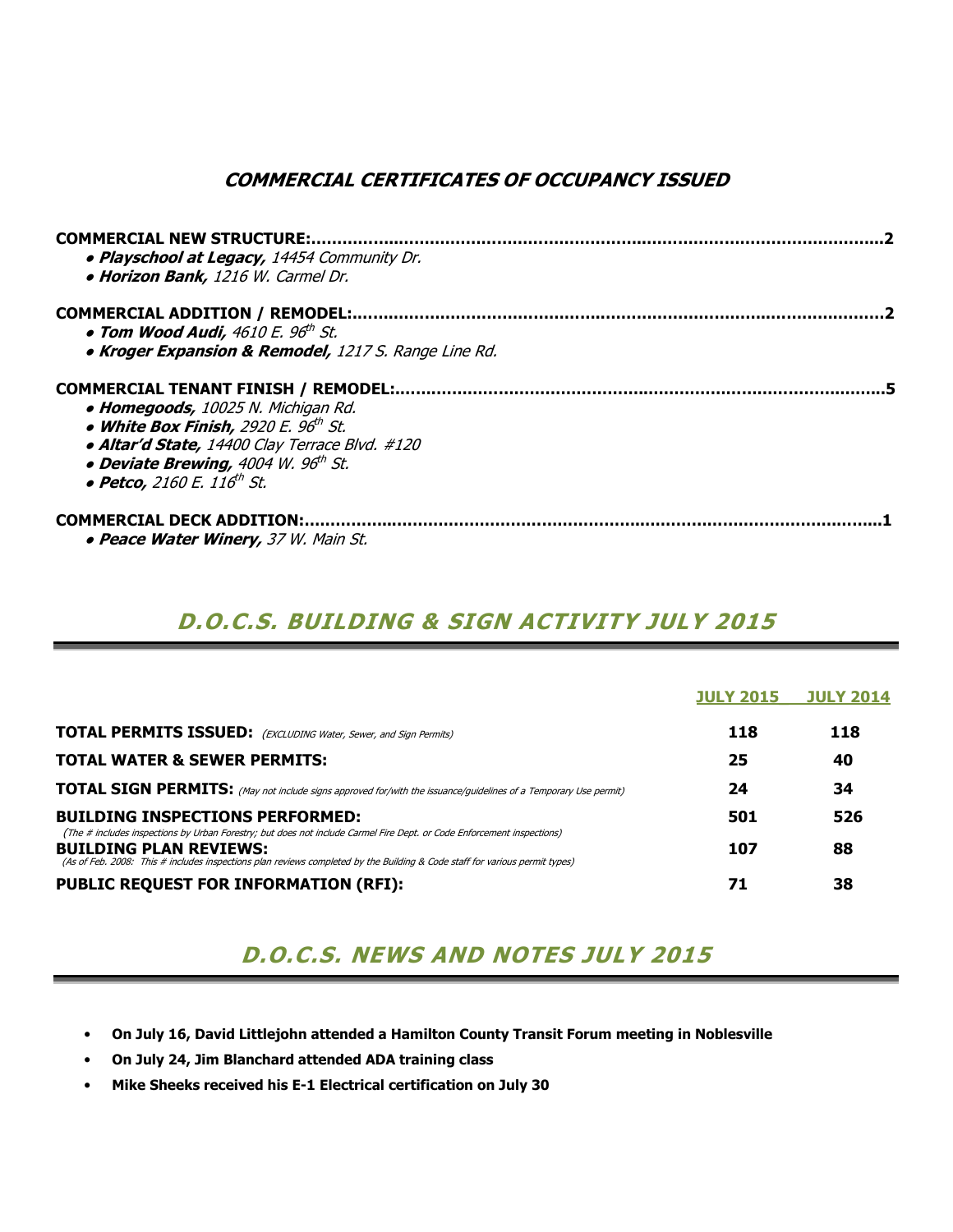### D.O.C.S. CODE ENFORCEMENT ACTIVITY JULY 2015

#### CODE ENFORCEMENT TASK REPORT SUMMARY FOR JULY 2015

| <b>COMPLAINTS RECEIVED</b> | <b>TOTAL:</b> | <b>INSPECTION STATISTICS</b> | <b>TOTAL:</b> |
|----------------------------|---------------|------------------------------|---------------|
| EMAIL                      |               | <b>NEW CASES</b>             | 44            |
| "MY CARMEL" APP            |               | INITIAL INSPECTIONS          | 43            |
| <b>PHONE</b>               | 19            | ABATEMENT                    | 15            |
| REFERRAL                   |               | INITIAL VIOLATION NOTICE     | 38            |
| <b>STAFF</b>               | b             | <b>RE-INSPECTIONS</b>        | 110           |
| WALK-IN                    |               | <b>CLOSED CASES</b>          | 52            |

#### CODE ENFORCEMENT MONTHLY REPORT FOR JULY 2015

| <b>TYPE OF COMPLAINT/VIOLATION</b> | <b>NEW CASES</b> | <b>TYPE OF COMPLAINT/VIOLATION</b>  | <b>NEW CASES</b> |
|------------------------------------|------------------|-------------------------------------|------------------|
| <b>BUILDING CODE VIOLATIONS</b>    |                  | PROPERTY MAINTENANCE                | 12               |
| COMMERCIAL VEHICLE                 |                  | RECREATIONAL VEHICLE                |                  |
| <b>DUMPSTER</b>                    | 0                | RIGHT-OF-WAY OBSTRUCTION            |                  |
| <b>FARM ANIMALS</b>                |                  | <b>SIDEWALK</b>                     | $\mathbf{0}$     |
| <b>FENCE VIOLATION</b>             | 0                | <b>SIGNS</b>                        | 152              |
| <b>GRASS OR WEEDS</b>              | 20               | <b>TRASH/DEBRIS</b>                 |                  |
| <b>HOME OCCUPATION</b>             | 2                | UNSAFE BUILDING                     | 0                |
| NOISE REGULATIONS                  |                  | VEHICLE ON DISPLAY, ON LAWN OR JUNK | 4                |
| <b>OPEN AND ABANDONED</b>          | 0                | ZONING USE VIOLATIONS               | 0                |
| <b>OUTDOOR STORAGE</b>             |                  | <b>OTHER</b>                        |                  |
| PARKING IN LAWN/GREENBELT          | 4                | <b>TOTAL</b>                        | 210              |
|                                    |                  |                                     |                  |

#### FORECLOSURE MONITORING SUMMARY FOR JULY 2015

| <b>INSPECTION STATISTICS</b> | <b>TOTAL:</b> |
|------------------------------|---------------|
| <b>NEW CASES</b>             | 3             |
| INITIAL INSPECTIONS          | 3             |
| <b>ABATEMENT</b>             | $\mathcal{P}$ |
| INITIAL VIOLATION NOTICE     | 4             |
| <b>RE-INSPECTIONS</b>        | 54            |
| <b>CLOSED CASES</b>          | 10            |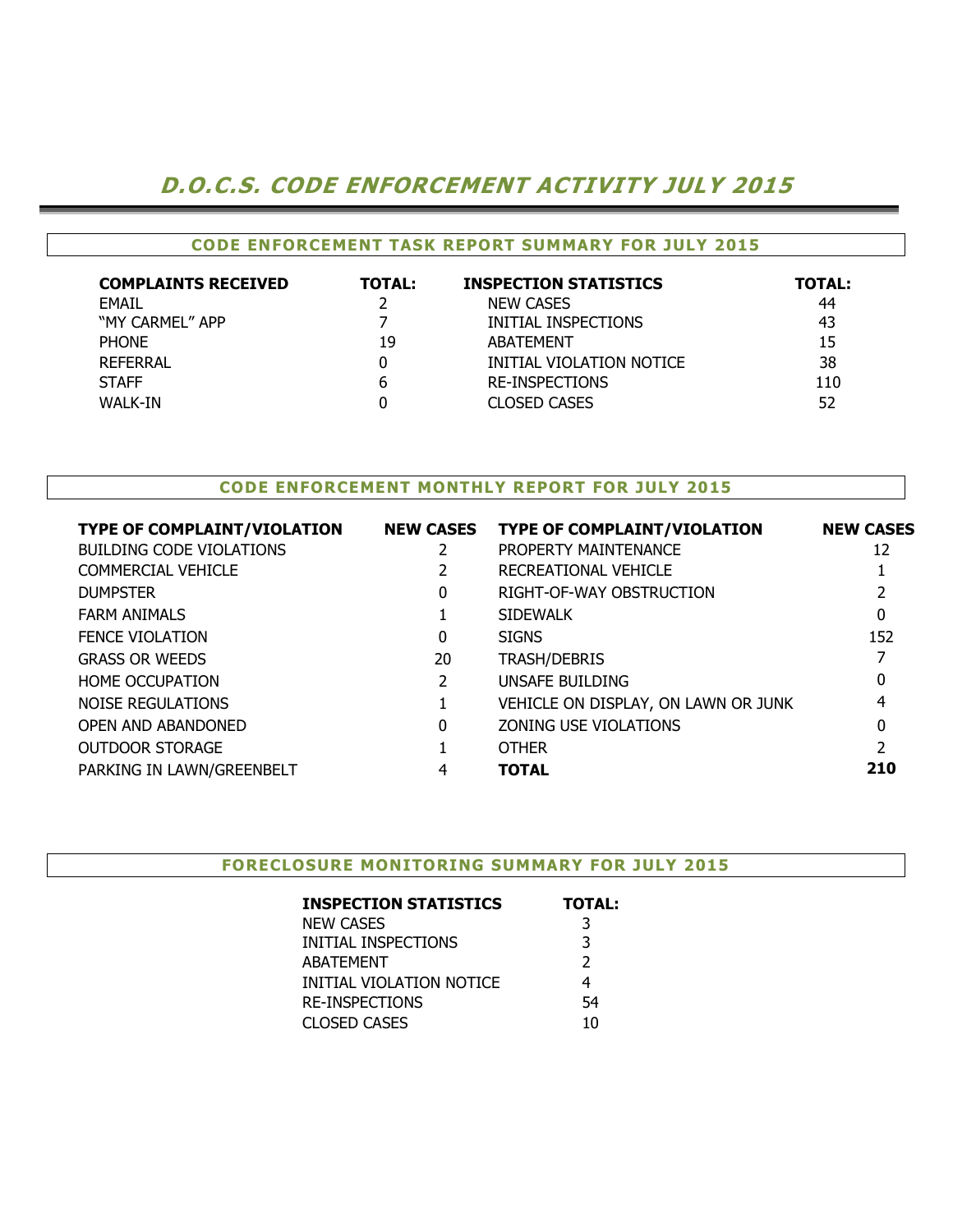#### DEPARTMENT OF COMMUNITY SERVICES INCOME REPORT JULY 1-31, 2015



Transaction Types: **All any of Transactions** and the *Minimality* and **#** of Transactions: Total Income of Transactions: **BUILDING PERMITS:** [Building permits includes the fee for full Certificate of Occupancy (C/O) or Substantial Completion (C.S.C.) that will be issued, when required.] 76 199,520.83 **\$** 199,520.83 **DEMOLITION PERMITS:** 693.00 ELECTRICAL PERMITS: (Separate electrical/meter inspections-no other work being done.) <br>
| 7 | \$ 524.00 LATE FEES:  $\begin{array}{ccccccc} & & & & & & \text{if} & & \text{if} & \text{if} & \text{if} & \text{if} & \text{if} & \text{if} & \text{if} & \text{if} & \text{if} & \text{if} & \text{if} & \text{if} & \text{if} & \text{if} & \text{if} & \text{if} & \text{if} & \text{if} & \text{if} & \text{if} & \text{if} & \text{if} & \text{if} & \text{if} & \text{if} & \text{if} & \text{if} & \text{if} & \text{if} & \text{if} & \text{if} & \text$ MASSAGE THERAPIST PERMITS/RENEWALS:  $\begin{array}{ccc} 3 & 3 \\ 60.00 & 3 \end{array}$ RE-INSPECTION, EXTRA/ADDITIONAL INSPECTION, AND/OR TEMPORARY C/O / C.S.C. FEES: 37 8,786.50 \$ PLAN AMENDMENT: (COMMERCIAL/INSTITUTIONAL)  $\begin{array}{ccc} | & 3 & | \ \$ & 984.00 \end{array}$ PLAN AMENDMENT: (RESIDENTIAL)  $\begin{array}{ccc} & & | & 0 & | \; \$ & & \; \text{---} \end{array}$ SPECIAL EVENT PERMITS:  $\begin{array}{ccc} 328.00 \\ -32.00 \end{array}$ TEMPORARY USE PERMITS/EXTENSIONS: 3 \$ 1,016.00 ADLS: (Applications)  $\begin{array}{ccc} 1 & 1 & 1 \end{array}$   $\qquad$  992.00 ADLS AMENDMENTS:  $\begin{array}{ccc} 3 & | & 5 \\ 967.00 & | & 3 \end{array}$ COMMITMENT AMENDMENTS:  $\begin{array}{ccc} 0 & 1 \\ 0 & 1 \end{array}$ **DEVELOPMENT PLAN:** 1,504.21 DEVELOPMENT PLAN AMENDMENTS:  $\begin{array}{ccc} 0 & 3 \end{array}$ HPR REVIEWS:  $\begin{array}{ccc} & & & \text{ } & & \text{ } \\ \text{} & & \text{ } & \text{ } & \text{ } & \text{ } & \text{ } \end{array}$ ORDINANCE AMENDMENT APPLICATIONS:  $\begin{array}{ccc} 0 & \ {\color{red} \S} & \end{array}$ PLAT VACATIONS: 0 - \$ **PRIMARY PLATS:**  $\begin{array}{ccc} 0 & 1 & 0 \\ 0 & 0 & 0 \end{array}$ **PRIMARY PLAT AMENDMENTS:**  $\begin{array}{ccc} 0 & 1 & 0 \\ \end{array}$ **PUD ORDINANCES:**  $\begin{array}{ccc} 1 & 1 & 1 \\ 4,874.53 & 4 \end{array}$ REZONE: the set of the set of the set of the set of the set of the set of the set of the set of the set of the set of the set of the set of the set of the set of the set of the set of the set of the set of the set of the SDR SITE PLAN REVIEWS: 0 - \$ SECONDARY PLATS / REPLATS: 1 \$ 458.00 SUBDIVISION WAIVERS:  $\begin{array}{ccc} | & 1 & | \ \$ & 992.00 \end{array}$ **ZONING WAIVER:**  $\begin{bmatrix} 0 & 0 \\ 0 & 0 \end{bmatrix}$   $\begin{bmatrix} 0 & 0 \\ 0 & 0 \end{bmatrix}$ TAC ONLY APPLICATIONS:  $\begin{array}{ccc} & & & & 0 & \ {\mathbb{S}} & & \ {\mathbb{S}} & & \ {\mathbb{S}} & & \ {\mathbb{S}} & & \end{array}$  $\begin{array}{ccc} \textbf{COMMITMENT} & \textbf{S} & \textbf{S} \ \textbf{S} & \textbf{S} & \textbf{S} \end{array}$ DEVELOPMENT STANDARDS VARIANCES:  $\begin{array}{ccc} & 2 & | \ \$ & 4,892.00 \end{array}$ HEARING OFFICER REVIEWS:  $\begin{array}{ccc} & 3 & | \ \$ & 2,194.00 \end{array}$ SPECIAL EXCEPTION VARIANCE: 0 \$ - SPECIAL USES: (Inlcudes Special Use Amendments) -USE VARIANCES:  $\begin{array}{ccc} 0 & \frac{1}{3} & \frac{1}{2} & \frac{1}{2} & \frac{1}{2} & \frac{1}{2} & \frac{1}{2} & \frac{1}{2} & \frac{1}{2} & \frac{1}{2} & \frac{1}{2} & \frac{1}{2} & \frac{1}{2} & \frac{1}{2} & \frac{1}{2} & \frac{1}{2} & \frac{1}{2} & \frac{1}{2} & \frac{1}{2} & \frac{1}{2} & \frac{1}{2} & \frac{1}{2} & \frac{1}{2} & \frac{1}{2} & \frac{1}{2} & \frac{$ **SIGN PERMITS:**  $\begin{array}{ccc} 4,290.17 \\ 4,290.17 \end{array}$ ADMINSTRATIVE APPROVALS:  $\begin{array}{ccc} & 2 & | \ \text{\$} & & 256.00 \end{array}$  $\begin{array}{ccc} \textbf{APPEALS:} \end{array}$ MISC.: (COPIES/MAPS/DUPLICATE PLARCARDS/ETC) 5 \$ 639.50 ZONING DETAILS/LETTER:  $\begin{array}{ccc} & & & \ & & \ & & \ & & \ & & \ & & 0 & \end{array}$ **PARK & RECREATION IMPACT FEE: (PRIF)** 35 \$ 427,379.00 TOTALS: GENERAL FUND #101: \$ 233,971.74 PRIF ACCOUNT # 106: **\$** 427,379.00 UTILITY FEES: (Sewer/Water permits) 61,223.00 TOTAL DEPOSIT: \$ 722,573.74 Last Month's General Fund Deposit: \$ 168,005.34

Last Month's Total Deposit:  $\begin{array}{ccc} 1,166,278.34 \end{array}$ 

NOTE: Receipts were deposited for 22 business days this month.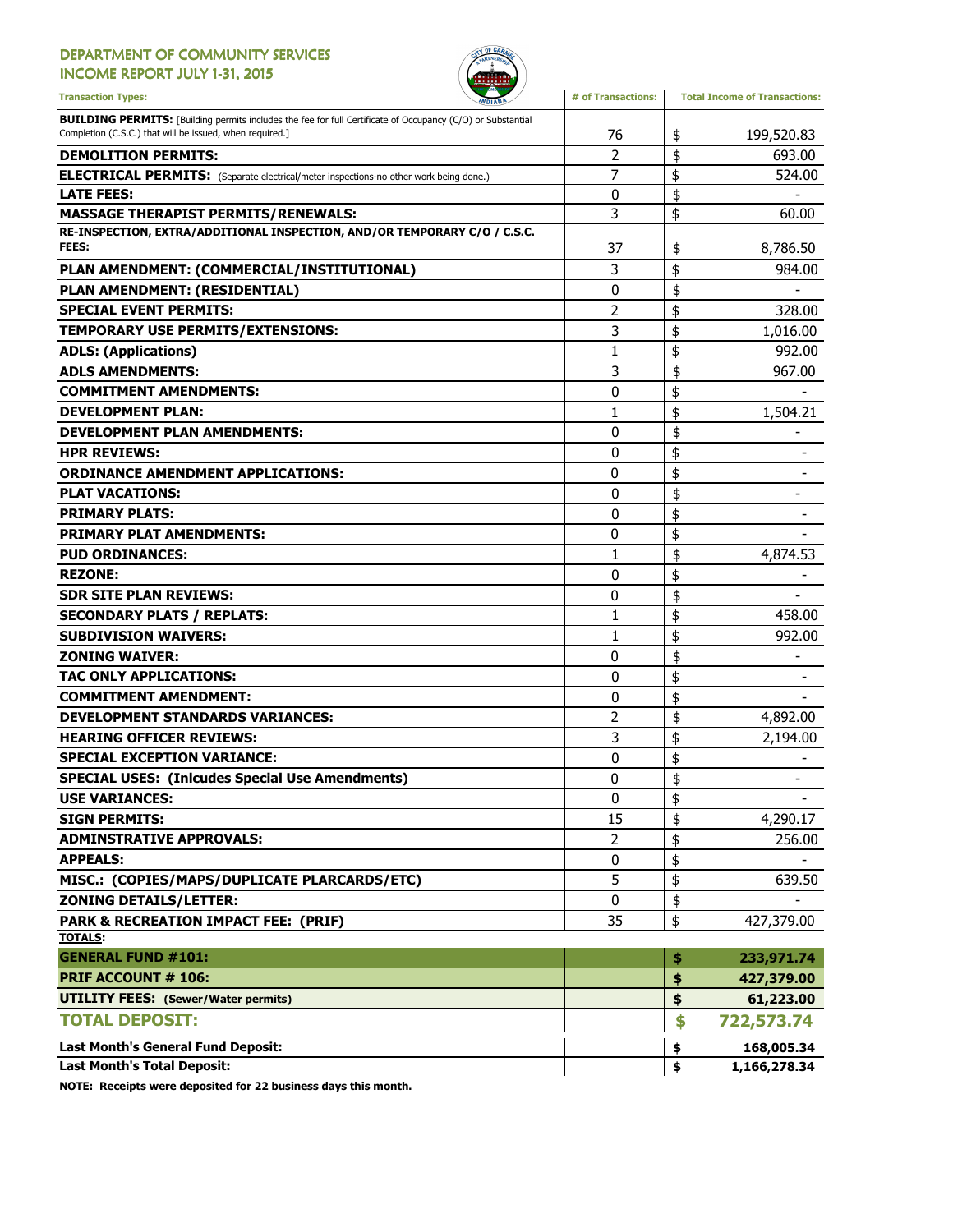# **City of Carmel Monthly Permits Issued Page 1**

|  | Date: 8/10/2015 |
|--|-----------------|
|--|-----------------|

| Issue<br>Date | Status | Permit<br><b>NO</b> | Subdiv Name                    | <b>Property Address</b>      | Permit Type Description            | Estimated<br>Cost of<br>Constructio | Sq Ft          | <b>Contractor Name</b>                       | <b>Contractor Address</b>        | Cont.City           | Cont.<br>State | Cont<br>Zip | Cont.Phone           | Propety Owner (as listed<br>per applicant) | Owner Adrs                        | Owner City          | Owner<br>State | Owne<br>Zip |
|---------------|--------|---------------------|--------------------------------|------------------------------|------------------------------------|-------------------------------------|----------------|----------------------------------------------|----------------------------------|---------------------|----------------|-------------|----------------------|--------------------------------------------|-----------------------------------|---------------------|----------------|-------------|
| 07/01/15      |        | 5060029             | PLUM CREEK FARMS<br>148        | 12671 HONORS DR              | RESIDENTIAL PORCH ADDITION         | \$3,000                             | 320            | ONACKER, ED                                  | 2671 HONORS DRIVE                | CARMEL              |                | 46033       |                      | BONACKER, ED                               | 12671 HONORS DRIVE                | CARMEL              |                | 46033       |
|               |        | 5060109             | CARMEL SCIENCE AND TECHNOLOGY  | 645 & 655 W CARMEL DR        | COMMERCIAL ADDITION & REMODEL      | \$8,000,000                         | 61,051         | <b>ITAPCO CARMEL INC.</b>                    | SOUTH ST #2800                   | <b>BALTIMORE</b>    |                |             | 21202 (410) 347-7170 | ATAPCO CARMEL INC                          | 630 CARMEL DR W #135              | CARMEL              |                | 46032       |
|               |        | 15060141            | VILLAGE OF MOUNT CARMEL<br>282 | 14078 SONG CT                | RESIDENTIAL PORCH ADDITION         | \$20,000                            | 288            | OERSTER CONSTRUCTION                         | 3830 PAINTER CT                  | CARMEL              |                |             | 46032 (317) 896-2351 | POWELL, ERIC & AMANDA                      | 4078 SONG COURT                   | CARMEL              |                | 46032       |
|               |        | 506017              | RIDGE AT THE LEGACY, THE       | 6724 BRAUER CT               | RESIDENTIAL SINGLE FAMILY DWELLING | \$350,000                           | 5,704          | YAN HOMES INC                                | 3425 WOODFIELD CROSSING STE 310W | <b>INDIANAPOLIS</b> |                |             | 46240 (317) 819-2623 | RYAN HOMES                                 | 8425 WOODFIELD CROSSING BLVD      | <b>INDIANAPOLIS</b> |                | 46240       |
|               |        | 1506017             |                                | 598 W CARMEL DR              | WALL SIGN PERMANENT                | \$0                                 | 113            | REMIER SIGN GROUP, INC                       | 15 E. 63RD PLACE                 | INDIANAPOLI         |                |             | 46220 (317) 613-4411 | 598 WEST CARMEL DRIVE, LLC                 |                                   |                     |                |             |
|               |        | 1506018             |                                | 9800 WESTFIELD BLVD          | GROUND SIGN TEMPORARY              | \$0                                 | 32             | <b>XPRESS GRAPHICS</b>                       | <b>20 S RANGE LINE RAD</b>       | CARMEL              |                | 46032       | (317) 580-9500       | SUNRISE ON THE MONON, LLC                  | 132 S RANGELINE RD., STE 200      | CARMEL              |                | 46032       |
|               |        | 1506018             |                                | 9800 WESTFIELD BLVD          | <b>GROUND SIGN TEMPORARY</b>       | \$0                                 | 32             | <b>XPRESS GRAPHICS</b>                       | 620 S RANGE LINE RAD             | CARMEL              |                |             | 46032 (317) 580-9500 | SUNRISE ON THE MONON, LLC                  | 132 S RANGELINE RD., STE 200      | CARMEL              |                | 46032       |
|               |        | 5070004             | CARMEL SCIENCE AND TECHNOLOGY  | 718 ADAMS ST SUITE G         | ELECTRICAL PERMIT/INSPECTION       | \$0                                 | $\Omega$       | <b>IONSTER ELECTRIC</b>                      | 3043 W COUNTY RD 700 N           | <b>LIZTON</b>       |                |             | 46149 (317) 994-5828 | <b>KC JENNINGS REALTY</b>                  | 6070 SALISBURY LN #100            | NOBLESVILLE         |                | 46062       |
| 07/02/15      |        | 15060152            | SADDLEBROOK AT SHELBORNE       | 3301 HOMESTRETCH DF          | RESIDENTIAL ACCESSORY STRUCTURE    | \$50,000                            | 232            | NNOVATIVE HOMES AND<br><b>EMODELING LLC</b>  | 175 WILLIAMSBURG LN              | ZIONSVILLE          |                | 46077       | (317) 507-7761       | SHEPARD, STEVEN & MARY HOLLAND JTR         | 1805 HARVARD LN                   | CARMEL              |                | 46032       |
|               |        | 506016              | SADDLEBROOK AT SHELBORNE       | 11979 WINNERS CIF            | RESIDENTIAL SINGLE FAMILY DWELLING | \$715,000                           | 5,744          | <b>IMB BUILDING INC</b>                      | 167 FINCHLEY RD                  | CARME               |                | 46032       | (317) 587-138        | RMB BUILDING INC                           | 2167 FINCHLEY RD                  | CARMEI              |                | 46032       |
|               |        | 506018              | <b>ONGRIDGE ESTATES</b>        | 13718 HIATT DF               | <b>RESIDENTIAL REMODEL</b>         | \$5,000                             | 320            | INHA, ATUL                                   | 13718 HIATT DR                   | CARME               |                | 46074       |                      | <b>SINHA, ATUL</b>                         | 13718 HIATT DR                    | CARMEI              |                | 46074       |
| 07/06/15      |        | 504008              |                                | 9640 N MICHIGAN RD           | COMMERCIAL NEW STRUCTURE           | \$1,450,000                         | 3.467          | <b>AUTH CONSTRUCTION, LLC</b>                | 11 CONGRESSIONAL BLVD            | CARME               |                | 16032       | (317) 848-650        | <b>AKE CITY BANK</b>                       | 202 EAST CENTER STREET            | WARSAW              |                | 46580       |
|               |        | 506006              |                                | 1530 E 101 ST                | RESIDENTIAL SINGLE FAMILY DWELLING | \$190,000                           | 3,868          | ARRING, HAL                                  | <b>2063 FINCHLEY RD</b>          | CARME               |                | 16032       | 317) 710-413         | ARRING, HAI                                | 2063 FINCHLEY RD                  | CARMEI              |                | 46032       |
|               |        | 507002              | <b>WILSON'S VILLAGE</b>        | 335 WINDING WAY              | ELECTRICAL PERMIT/INSPECTION       | \$0                                 | $\overline{0}$ | <b>IAYWOOD ELECTRIC</b>                      | 4000 W 106TH ST STE 160-120      | CARMEL              |                | 16032       | $(317)$ 442-759      | <b>AFOLETTES, MATT &amp; KELLY</b>         | 335 WINDING WAY                   | CARMEL              |                | 46032       |
| 07/07/15      |        | 50601               | PARKWOOD CROSSING              | 250 96TH ST E #175           | COMMERCIAL REMODEL                 | \$35,000                            | 3.004          | UKE CONSTRUCTION                             | 00 E 96TH ST #100                | <b>IORANDIN</b>     |                | 16240       | (317) 808-6000       | <b>DUKE REALTY, L.F</b>                    | 00 96TH ST E #100                 | NDIANAPOLIS         |                | 46240       |
|               |        | 506019              | <b>BLACKWELL PARK</b>          | 534 3RD AVE NE               | RESIDENTIAL SINGLE FAMILY DWELLING | \$515,960                           | 5.086          | <b>ILD TOWN DESIGN GROUP</b>                 | 132 RANGELINE RD S               | CARMEL              |                | 16032       | 317) 626-8486        | <b>MCFARLAND, STEVEN &amp; SUE</b>         | 3927 HARRISON PARKWAY             | <b>FISHERS</b>      |                | 46032       |
| 07/08/15      |        | 506018              | <b>VILLAGE OF WESTCLAY</b>     | 2995 FEATHERBELL BLVD        | RESIDENTIAL SINGLE FAMILY DWELLING | \$368,000                           | 5.745          | ULTE HOMES OF INDIANA                        | 1590 N MERIDIAN ST #530          | CARMEL              |                | 16032       | $(317) 575 - 2350$   | PULTE HOMES                                | 1590 MERIDIAN ST N #530           | CARMEL              |                | 46032       |
|               |        | 507000              | CARMEL SCIENCE AND TECHNOLOGY  | 615 W CARMEL DR #130         | COMMERCIAL REMODEL                 | \$134,000                           | 6,350          | LLEN SYSTEMS INC                             | O. BOX 226                       | AIRLAND             |                | 46126       | (317) 716-5926       | ATAPCO CARMEL INC                          | 30 CARMEL DR W #135               | CARMEL              |                | 46032       |
|               |        | 5070006             | WESTMONT<br>69                 | 658 CASPIAN DF               | RESIDENTIAL SINGLE FAMILY DWELLING | \$392,000                           | 5.509          | <b>M HOMES</b>                               | <b>3500 KEYSTONE CROSSING</b>    | <b>INDIANAPOLI</b>  |                | 46240       | (317) 255-9900       | M/I HOMES                                  | 8500 KEYSTONE CROSSING            | INDIANAPOLIS        |                | 46240       |
|               |        | 5070008             | THE PRESERVE AT BEAR CREEK     | 4228 DENALI DR               | RESIDENTIAL SINGLE FAMILY DWELLING | \$372,000                           | 6,052          | ULTE HOMES OF INDIANA                        | 1590 N MERIDIAN ST #530          | CARMEL              |                | 16032       | $(317) 575 - 2350$   | <b>ULTE HOMES</b>                          | 1590 MERIDIAN ST N #530           | CARMEL              |                | 46032       |
|               |        | 5070032             |                                | 313 E CARMEL DR              | GENERAL TEMPORARY USE              | \$0                                 | $\overline{0}$ | <b>VEBER, TODD</b>                           | 13 CARMEL DR E                   | CARMEL              |                |             | 46032 (317) 402-8332 | V & J LAND HOLDINGS LLC                    | 313 CARMEL DR E                   | CARMEL              |                | 46032       |
| 07/09/15      |        | 15060172            | VILLAGE OF MOUNT CARMEL<br>129 | 14304 OAK RIDGE RD           | RESIDENTIAL PORCH ADDITION         | \$6,812                             | 196            | MERICA'S BEST PATIO ROOMS                    | <b>450 S. FRANKLIN ROAD</b>      | <b>INDIANAPOLIS</b> |                | 46219       | $(317)$ 355-122      | TANAKA, MICHELLE                           | 4304 OAKRIDGE                     |                     |                |             |
|               |        | 506017              |                                | 850 RANGE LINE RD #100       | COMMERCIAL TENANT FINISH           | \$280,000                           | 1.960          | OTTER GENERAL CONTRACTING                    | 8011 NEW I A GRANGE RD #6        | <b>OUISVILLE</b>    |                | 10222       | (502) 327-6410       | TEDESCO, LLC                               | 3600 CHAMBERI AIN I N #316        | <b>OUISVILLE</b>    |                | 40241       |
|               |        | 1506017             | <b>ILLAGE OF WESTCLAY</b>      | 2962 FEATHERBELL BLVD        | RESIDENTIAL DECK ADDITION          | \$12,500                            | 272            | NDY DECK & PORCH CO.                         | O BOX 50506                      | <b>INDIANAPOLI</b>  |                | 16250       | (317) 826-1956       | ZAMBRANO, JAIME                            | 2962 FEATHERBELL BLVD             | CARMEL              |                | 46032       |
|               |        | 5060181             | <b>GRAY OAKS</b><br>20         | 4720 GRAY OAKS DRIVE         | RESIDENTIAL SINGLE FAMILY DWELLING | \$624,941                           | 6,801          | <b>DLD TOWN DESIGN GROUP</b>                 | 132 RANGELINE RD S               | CARMEL              |                | 46032       | (317) 626-8486       | BASH DAVID & CAROLINE                      | 4720 GRAY OAKS DR                 | CARMEL              |                | 46220       |
| 07/10/15      |        | 5060079             | WOODS AT LIONS CREEK           | 4429 PANTHERA LEO DR         | RESIDENTIAL DECK ADDITION          | \$10,000                            | 521            | OGSDON, CHARLES                              | 7401 HOLIDAY DR E                | CARMEL              |                | 46074       |                      | YU, HAOPING                                | 4429 PANTHERA LEO DF              | CARMEL              |                | 46074       |
|               |        | 5060185             | <b>OVERBROOK FARMS</b>         | 3912 PELHAM RD               | RESIDENTIAL DECK ADDITION          | \$11,500                            | 280            | <b>OWES</b>                                  | <b>3711 E WHITESTOWN PARKWAY</b> | <b>ZIONSVILLE</b>   |                |             | 46077 (317) 769-2373 | ROGERS, DONALD                             | 3912 PELHAM RD                    | CARMEL              |                | 46074       |
|               |        | 15070009            | TRAILS AT AVIAN GLEN, THE      | 5762 HORNBILL PL             | RESIDENTIAL REMODEL                | \$21,000                            | 1,240          | <b>IICHEY DARRELL</b>                        | 0823 MOORS END CIRCLE            | <b>FISHERS</b>      |                |             | 46038 (317) 985-0923 | SMITH, MARK& CARRIANN                      | 5762 HORNBILL PLACE               | CARMEL              |                | 46033       |
|               |        | 5070045             | COOL CREEK ESTATES             | 1418 DOUGLAS DR              | ELECTRICAL PERMIT/INSPECTION       | \$0                                 | $\overline{0}$ | <b>IAXWELL ELECTRIC</b>                      | 2601 N. ARLINGTON AVE            | <b>INDIANAPOLIS</b> |                |             | 46218 (317) 546-960  | YOUNG, MARK                                | 1418 DOUGLAS DR                   | CARMEL              |                | 46033       |
|               |        | 507004              |                                | 11565 TEMPLE DR - LDS CHURCH | TEMPORARY USE SPECIAL EVENT        | \$0                                 | $\overline{0}$ | <b>CLASSIC RENTAL</b>                        | 333 E 86TH ST                    | <b>INDIANAPOLI</b>  |                |             | 46240 (317) 253-058  | HE CHURCH OF JESUS CHRIST OF LDS           | 50 E NORTH TEMPLE ST              | SALT LAKE CITY UT   |                | 84150       |
| 07/13/15      |        | 1506003             |                                | 3242 E 106TH ST              | INSTITUTIONAL ADDITION & REMODEL   | \$749,000                           | 5.350          | NVOY, INC.                                   | 330 E 75TH ST #170               | <b>INDIANAPOLI</b>  |                | 46250       | (317) 594-4600       | CITY OF CARMEL                             | <b>I CIVIC SQ</b>                 | CARMEL              |                | 46032       |
|               |        | 507001              | HARROWGATE                     | 19 LANSDOWNE LN              | RESIDENTIAL ACCESSORY STRUCTURE    | \$3,630                             | 144            | TEVENS, DAVID G                              | 9 LANSDOWNE AVE                  | CARMEL              |                | 4603        |                      | <b>TEVENS, DAVID G</b>                     | 19 LANSDOWNE AVE                  | CARMEL              |                | 46033       |
|               |        | 507002              | <b>OVERBROOK FARMS</b>         | 3997 BEAR CREEK WAY          | RESIDENTIAL SINGLE FAMILY DWELLING | \$384,175                           | 6.985          | <b>ISCHER HOMES</b>                          | 602 E. 75TH ST STE 400           | INDIANAPOLI         |                |             | 46250 (317) 348-2500 | <b>FISCHER HOMES</b>                       | 6602 E. 75TH ST STE 400           | INDIANAPOLIS        |                | 46250       |
|               |        | 507003              | SADDLEBROOK AT SHELBORNE       | 3224 HOMESTRETCH DF          | RESIDENTIAL ACCESSORY STRUCTURE    | \$5,000                             | 196            | SM HOMES, LLC                                | 3237 WHISPERING PINES            | CARMEL              |                | 46032       | (317) 450-231        | KSM HOMES, LLC                             | 3224 HOMESTRETCH DF               | CARMEL              |                | 46032       |
|               |        | 5070054             |                                | 3535 E 116 ST                | TEMPORARY USE SPECIAL EVENT        | \$0                                 | $\Omega$       | AIL. MICHELLE                                | <b>20 ROLLING SPRINGS CT</b>     | CARMEL              |                | 46033       | (317) 853-6291       | WOODLAND SPRINGS INC                       | <b>PO BOX 171</b>                 | CARMEL              |                | 46082       |
|               |        | 507005              |                                | WORK DONE IN CLIENTS         | MASSAGE THERAPIST PERMIT           | \$0                                 | $\Omega$       | <b>IAY, THOMAS</b>                           | 15 N ELM ST                      | <b>ZIONSVILLE</b>   |                | 4607        |                      | SELF OWNED BUSINESSS                       | <b>WORK DONE IN CLIENTS HOMES</b> | CARMEL              |                | 46032       |
| 07/14/15      |        | 1507001             | CONCORD VILLAGE                | 15 ALBERT CT                 | RESIDENTIAL ADDITION AND REMODEL   | \$160,000                           | 1.402          | OGHLAN, JOHN                                 | 5 ALBERT CT                      | CARMEL              |                | 36032       | (317) 840-8926       | COGHLAN, JOHN                              | 5 ALBERT CT                       | CARMEL              |                | 46032       |
|               |        | 50700               |                                | 14390 CLAY TERRACE BLVD #249 | <b>COMMERCIAL REMODEL</b>          | \$71,000                            | 600            | AUTH CONSTRUCTION, LLC                       | 11 CONGRESSIONAL BLVD            | CARME               |                | 46032       | (317) 848-6500       | CLAY TERRACE PARTNERS LLC                  | 1595 MERIDIAN ST N #250           | CARMEL              |                | 46032       |
|               |        | 5070024             | CARMEL CITY CENTER CONDOMINIUM | 751 HANOVER P                | COMMERCIAL TENANT FINISH           | \$87,608                            | 1,674          | <b>IGNATURE CONSTRUCTION, LLC</b>            | 720 THIRD AVE SW                 | CARMEL              |                | 46032       | (317) 817-0360       | CARMEL CITY CENTER, LLC                    | 770 THIRD AVE SV                  | CARMEL              |                | 46032       |
|               |        | 507002              | WILLOWMERE                     | 1225 E 111 ST                | RESIDENTIAL REMODEL                | \$99,000                            | 1,200          | <b>ERVICE MASTER BY</b><br><b>ROSSROADS</b>  | 0625 DEME DR, STE F              | <b>INDIANAPOLIS</b> |                | 46236       | (317) 286-2999       | <b>BURGESS, DAVE &amp; SUZZETTE</b>        | 1225 E 111TH ST                   | <b>INDIANAPOLIS</b> |                | 46280       |
|               |        | 5070030             | VINDEMERE                      | 0507 HYDE PARK               | RESIDENTIAL DECK ADDITION          | \$90,516                            | 550            | ASE DESIGN/REMODELING                        | <b>9 E CARMEL DR., STE 100</b>   | CARMEL              |                | \$6032      | 317) 846-2600        | COUNTRYMAN, NICK & CYNDI                   | 0507 HYDE PARK                    | CARMEL              |                | 46032       |
|               |        | 5070043             |                                | 55 E 111TH ST                | TEMPORARY USE SPECIAL EVENT        | \$0                                 | $\sqrt{ }$     | <b>CLASSIC RENTAL</b>                        | 333 E 86TH ST                    | <b>INDIANAPOLIS</b> |                | 46240       | (317) 253-0586       | DELTA FAUCET COMPANY                       | 55 111TH ST E                     | INDIANAPOLIS        |                | 46280       |
|               |        | 5070047             | <b>NOODLAND SPRINGS</b>        | 3513 ROLLING SPGS            | <b>RESIDENTIAL REMODEL</b>         | \$80,000                            | 1.000          | <b>USTOM LIVING INC</b>                      | 5335 WINTHROP AVE                | <b>INDIANAPOLI</b>  |                | 16220       | (317) 289-5990       | COLLE, NORM & SUE                          | 3513 ROLLING SPRINGS DR           | CARMEL              |                | 46033       |
|               |        | 5070048             | <b>ILLAGE OF WESTCLAY</b>      | 12491 BRANFORD ST            | RESIDENTIAL REMODEL                | \$36,000                            | 200            | <b>USTOM LIVING INC</b>                      | 5335 WINTHROP AVE                | <b>INDIANAPOLIS</b> |                | 46220       | (317) 289-5990       | RUSSELL, GLEN & SARAH                      | 12491 BRANFORD ST                 | CARMEL              |                | 46032       |
|               |        |                     |                                | 118<br><b>Total Permits:</b> |                                    |                                     |                | <b>Total Estimated Cost of Construction:</b> | \$55,462,796.00                  |                     |                |             | Total Sq.Ft.:        | 730,014                                    |                                   |                     |                |             |

Status(Stat Column) codes mean: O=Open/incomplete; C=Closed/completed (includes completed permits where C/O's are not issued-like demolition or separate electrical permits);<br>E=Expired-project may or may not have been compl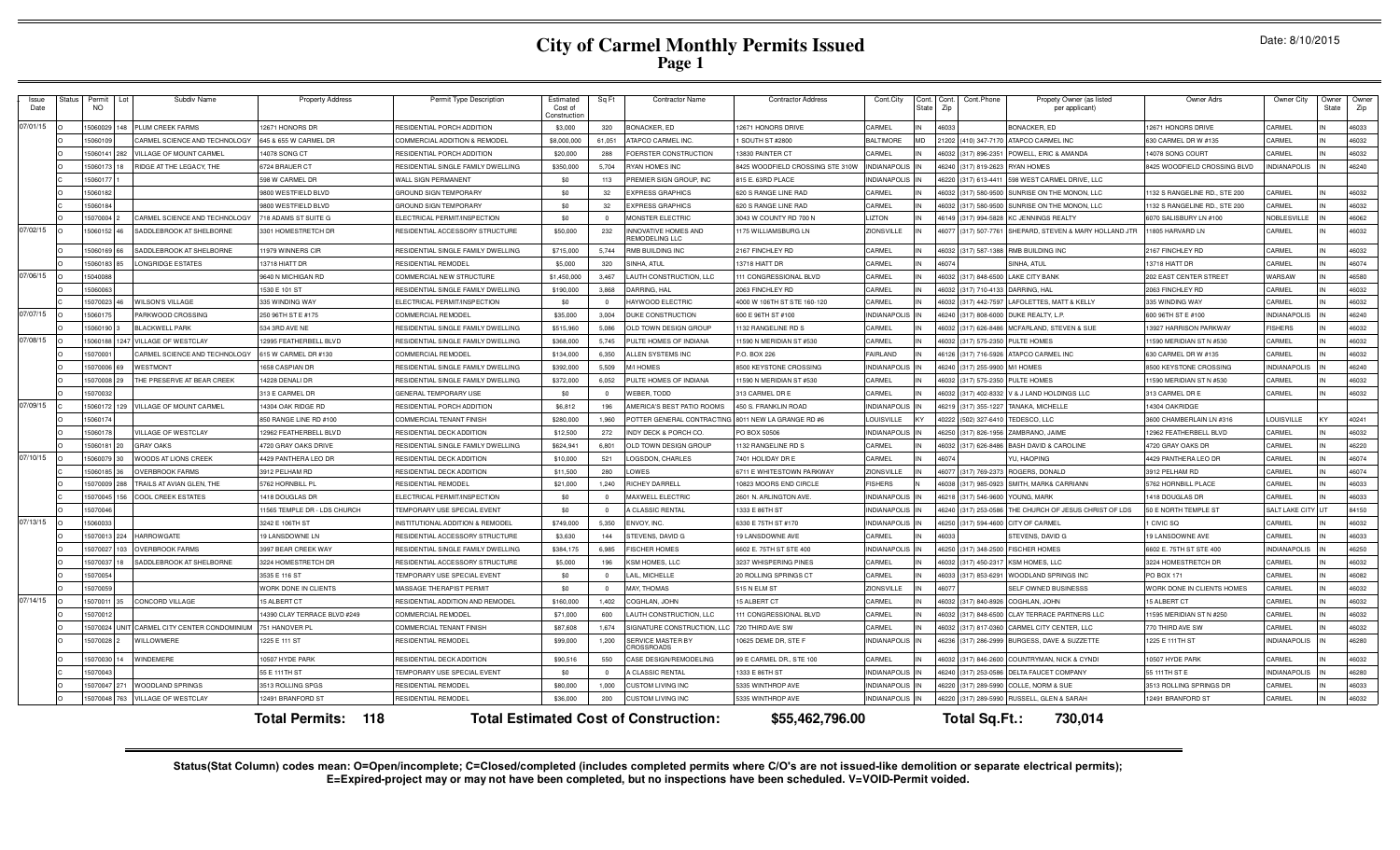# **City of Carmel Monthly Permits Issued Page 2**

|  | Date: 8/10/2015 |
|--|-----------------|
|--|-----------------|

| Issue<br>Date | <b>Status</b> | Permit<br><b>NO</b> | Subdiv Name                    | <b>Property Address</b>        | Permit Type Description               | Estimated<br>Cost of<br>Constructio | Sq Ft          | <b>Contractor Name</b>                       | <b>Contractor Address</b>     | Cont.City              | Cont. Cont.<br>State | Zip   | Cont.Phone                         | Propety Owner (as listed<br>per applicant)               | Owner Adrs                   | Owner City          | Owner<br>State | Owner<br>Zip |
|---------------|---------------|---------------------|--------------------------------|--------------------------------|---------------------------------------|-------------------------------------|----------------|----------------------------------------------|-------------------------------|------------------------|----------------------|-------|------------------------------------|----------------------------------------------------------|------------------------------|---------------------|----------------|--------------|
| 07/14/15      |               | 5070052             | 246 VILLAGE OF WESTCLAY        | 2989 FEATHERBELL BLVD          | RESIDENTIAL SINGLE FAMILY DWELLING    | \$418,000                           | 6,203          | <b>ULTE HOMES OF INDIANA</b>                 | 1590 N MERIDIAN ST #530       | CARMEL                 |                      |       | 46032 (317) 575-2350 PULTE HOMES   |                                                          | 1590 MERIDIAN ST N #530      | CARMEL              |                | 46032        |
|               |               | 1507007             |                                | 2318 HANCOCK STREET            | <b>LECTRICAL PERMIT/INSPECTION</b>    | \$0                                 | $\Omega$       | RMCO                                         | 625 W THOMPSON RD             | <b>NDIANAPOLIS</b>     |                      |       | 46217 (317) 780-2923               | AMERICAN SPECIALTY HEALTH                                | 2318 HANCOCK ST              | CARMEL              |                | 46032        |
| 07/15/15      |               | 15050048            |                                | 111 W MAIN ST - PARKING GARAGE | COMMERCIAL NEW STRUCTURE              | \$1,400,000                         | 31.625         | <b>KEYSTONE CONSTRUCTION</b>                 | 7 PENNSYLVANIA ST S 10TH FLF  | <b>INDIANAPOLIS</b>    |                      |       | 46204 (317) 636-2000 KG MAIN LLC   |                                                          | 7 PENNSYLVANIA ST S 10TH FL  | <b>INDIANAPOLIS</b> |                |              |
|               |               | 505004              |                                | 111 W MAIN ST - RETAIL SPACES  | COMMERCIAL NEW STRUCTURI              | \$1,800,000                         | 23,000         | <b>KEYSTONE CONSTRUCTION</b>                 | 7 PENNSYI VANIA ST S 10TH FLF | <b>NDIANAPOLIS</b>     |                      |       | 6204 (317) 636-2000 KG MAIN LLC    |                                                          | 7 PENNSYI VANIA ST S 10TH FI | <b>INDIANAPOLIS</b> |                |              |
|               |               | 15050050            |                                | 111 W MAIN ST - MHI TI-FAMILY  | <b>RESIDENTIAL MULTI-FAMILY</b>       | \$20,022,000                        | 216.225        | <b>KEYSTONE CONSTRUCTION</b>                 | 7 PENNSYLVANIA ST S 10TH FLF  | NDIANAPOLIS            |                      |       | 16204 (317) 636-2000 KG MAIN LLC   |                                                          | 7 PENNSYLVANIA ST S 10TH FL  | <b>INDIANAPOLIS</b> |                |              |
|               |               | 15060157            | WINDSOR GROVE                  | 0553 IRON HORSE IN             | RESIDENTIAL SINGLE FAMILY DWELLING    | \$770,000                           | 10,618         | <b>IMOTHY HOMES</b>                          | O BOX 3422                    | CARMEL                 |                      | 6032  |                                    | (317) 465-9000 PARK, SOOMIN/CHEN, LEI                    | 0553 IRON HORSE              | CARMEL              |                | 46032        |
|               |               | 15060161            | WESTMONT                       | 13921 DANUBE DR                | RESIDENTIAL SINGLE FAMILY DWELLING    | \$24,100                            | 7,167          | YLAND HOMES                                  | 9025 N RIVER RD #100          | NDIANAPOLIS            |                      |       | 46240 (317) 846-4200 RYLAND HOMES  |                                                          | 025 N RIVER RD #100          | <b>INDIANAPOLIS</b> |                | 46240        |
|               |               | 15060163            | WESTMONT                       | 13957 DANUBE DR                | RESIDENTIAL SINGLE FAMILY DWELLING    | \$168,000                           | 6,182          | YLAND HOMES                                  | 9025 N RIVER RD #100          | <b>INDIANAPOLIS</b>    |                      |       | 46240 (317) 846-4200 RYLAND HOMES  |                                                          | 025 N RIVER RD #100          | <b>INDIANAPOLIS</b> |                | 46240        |
|               |               | 15070034            | THE PRESERVE AT BEAR CREEK     | 4225 KODIAK DR                 | RESIDENTIAL SINGLE FAMILY DWELLING    | \$455,000                           | 6,126          | ULTE HOMES OF INDIANA                        | 1590 N MERIDIAN ST #530       | CARMEL                 |                      | 16032 | (317) 575-2350                     | PULTE HOMES                                              | 1590 MERIDIAN ST N #530      | CARMEL              |                | 46032        |
|               |               | 15070036            | <b>ILLAGE OF WESTCLAY</b>      | 842 CECIL ST                   | RESIDENTIAL ATTACHED GARAGE OR CARP   | \$120,000                           | 965            | EYMARK CONSTRUCTION INC                      | 9731 IROQUOIS CT              | NDIANAPOLI:            |                      | 16256 | (317) 578-2479                     | CHEEVER, EDDIE & DIANA                                   | 842 CECIL ST                 | CARMEL              |                | 46032        |
|               |               | 15070039            | WESTMONT                       | 13982 FINNHORSE DR             | RESIDENTIAL SINGLE FAMILY DWELLING    | \$323,525                           | 4,525          | <b>MI HOMES</b>                              | 8500 KEYSTONE CROSSING        | <b>INDIANAPOLIS</b>    |                      |       | 46240 (317) 255-9900 M/I HOMES     |                                                          | 8500 KEYSTONE CROSSING       | <b>INDIANAPOLIS</b> |                | 46240        |
|               |               | 15070083            |                                | 1601 E 106TH ST                | ELECTRICAL PERMIT/INSPECTION          | \$0                                 | $\overline{0}$ | <b>IICKEL ELECTRIC</b>                       | 723 HICKORY DR                | CARMEL                 |                      | 46032 |                                    | ORCHARD PARK PRESBYTERIAN                                | 1601 E 106TH ST              | <b>INDIANAPOLIS</b> |                | 46280        |
| 07/16/15      |               | 15060040            | <b>CROOKED STICK WEST</b>      | 2218 BURNING TREE IN           | RESIDENTIAL ATTACHED GARAGE OR CARPOF | \$15,400                            | 440            | COACH HOUSE GARAGES                          | 700 MILL STREET               | <b>ARTHIJR</b>         |                      |       | 61911 (217) 543-5102               | LINDSAY, FRED & ELSIE                                    | 2218 BURNING TREE LANE       | CARMEL              |                | 46032        |
|               |               | 1506013             |                                | 211 2ND AVE SW - CELL TOWER    | COMMERCIAL CELL CO-LOCATE             | \$10,000                            | 100            | WZACNY, KRZYSZTOF                            | 30150 TELEGRAPH RD #114       | <b>BINGHAM FARM MI</b> |                      | 48025 |                                    | CITY OF CARMEL                                           | CIVIC SQ                     | CARMEL              |                | 46033        |
|               |               | 1507000             | CARMEL SCIENCE AND TECHNOLOGY  | 839 W CARMEL DR                | COMMERCIAL REMODEL                    | \$13,000                            | 1.050          | THE RIVERA GROUP, LLC                        | 1073 OLIVER AVE               | <b>INDIANAPOLIS</b>    |                      |       |                                    | 46221 (317) 328-1704 THE PROGRESSIVE GROUP               | 839 W CARMEL DR              | CARMEL              |                | 46032        |
| 07/17/15      |               | 1506012             | COPPERWOOD                     | 1002 QUEENSBOROUGH CT          | RESIDENTIAL SWIMMING POOL             | \$30,000                            | 288            | EISURE TIME POOLS & SPA                      | 279 N. MONROE                 | MOORESVILLE            |                      |       | 46158 (317) 831-977                | SMITH, GRADY J                                           | 002 QUEENSBOROUGH CT         | CARMEL              |                | 46033        |
|               |               | 15070050            | <b>MERIDIAN SUBURBAN</b>       | 43 MANCHESTER CT               | RESIDENTIAL REMODEL                   | \$64,349                            | 2,000          | HAYS & SONS CONSTRUCTION                     | 757 E MURRY ST                | <b>INDIANAPOLIS</b>    |                      |       | 46227 (317) 788-0911               | COLEMAN, JASON                                           | <b>13 MANCHESTER CT</b>      | CARMEL              |                | 46032        |
|               |               | 15070058            | CARMEL CITY CENTER CONDOMINIUM | 751 HANOVER PI                 | <b>WALL SIGN PERMANENT</b>            | \$0                                 | 15             | SIGN BY DESIGN                               | P.O. BOX 691                  | ZIONSVILLE             |                      |       |                                    | 46077 (317) 876-7900 CARMEL CITY CENTER, LLC             | 770 THIRD AVE SW             | CARMEL              |                | 46032        |
|               |               | 1507006             | ONGRIDGE ESTATES               | 4150 LISTON DR                 | RESIDENTIAL DECK ADDITION             | \$5,000                             | 352            | GRIMME, JOHN                                 | 4914 AUSTIN TR                | ZIONSVILLE             |                      |       | 46077 (317) 670-1036               | WADHWA, HARDIF                                           | 150 LISTON DR                | CARMEL              |                | 46074        |
| 07/20/15      |               | 1506016             | CLAYBOURNE                     | 13451 SAI AMONE WAY            | RESIDENTIAL ACCESSORY STRUCTURE       | \$3,500                             | 224            | <b><i>NALKER, DAVID</i></b>                  | <b>3451 SALAMONE WAY</b>      | CARMEL                 |                      | 46074 |                                    | WALKER, DAVID & MARILIN MARTINEZ W                       | 3451 SALAMONE WAY            | CARMEL              |                | 46074        |
|               |               | 15070053            | CEDAR LAKE                     | 530 CEDAR LAKE CT              | RESIDENTIAL ACCESSORY STRUCTURE       | \$10,000                            | 576            | <b>AARKS. TIM</b>                            | <b>530 CEDAR LAKE CT</b>      | CARMEL                 |                      | 46032 |                                    | <b>MARKS, TIM</b>                                        | <b>530 CEDAR LAKE CT</b>     | CARMEL              |                | 46032        |
|               |               | 1507006             | <b>OVERBROOK FARMS</b>         | 4010 BEAR CREEK WAY            | RESIDENTIAL SINGLE FAMILY DWELLING    | \$328,350                           | 5,970          | <b>ISCHER HOMES</b>                          | 602 E. 75TH ST STE 400        | INDIANAPOLIS           |                      |       | 46250 (317) 348-2500 FISCHER HOMES |                                                          | 6602 E. 75TH ST STE 400      | <b>INDIANAPOLIS</b> |                | 46250        |
|               |               | 15070075            | <b>BLACKWELL PARK</b>          | 670 3RD AVE NE                 | RESIDENTIAL SINGLE FAMILY DWELLING    | \$549,073                           | 5,966          | OLD TOWN DESIGN GROUP                        | 132 RANGELINE RD S            | CARMEL                 |                      | 46032 | (317) 626-8486                     | SMITH, TODD                                              | 670 3RD AVE NE               | CARMEL              |                | 46032        |
|               |               | 1507009             | 9&9 NORTHRIDGE                 | 10318 N BROADWAY AVE           | ELECTRICAL PERMIT/INSPECTION          | \$0                                 | $\overline{0}$ | <b>ELECTRIC TODAY</b>                        | 7520 DARTOWN ROAD, UNTI 285   | WESTFIELD              |                      |       | 46074 (317) 252-0380 MARUT, GLENN  |                                                          | 210 WYNDOTTE DR              | CARMEL              |                | 46032        |
| 07/21/15      |               | 1507001             | SPRINGMILL PONDS               | 1527 OLD MILL CIR              | RESIDENTIAL REMODEL                   | \$20,000                            | 170            | <b>GUYCO</b>                                 | 150 VISTA PARK WAY            | <b>AVON</b>            |                      |       | 46123 (317) 272-2236               | PORTERFIELD, ALEX                                        | <b>1327 OLD MILL CIRCLE</b>  | CARMEL              |                | 46032        |
|               |               | 1507001             |                                | 840/850 INDIAN TRAILS DR       | RESIDENTIAL MULTI-FAMILY              | \$275,000                           | 12,000         | <b>BUCKINGHAM COMPANIES</b>                  | 941 N MERIDIAN ST             | <b>INDIANAPOLIS</b>    |                      |       | 46204 (317) 974-1234               | <b>BUCKINGHAM COMPANIES</b>                              | 941 N MERIDIAN ST            | <b>INDIANAPOLIS</b> |                | 46204        |
|               |               | 1507001             |                                | 12/918 MOHAWK HILLS DF         | RESIDENTIAL MULTI-FAMIL'              | \$275,000                           | 12,000         | UCKINGHAM COMPANIE:                          | <b>941 N MERIDIAN ST</b>      | <b>INDIANAPOLI</b>     |                      | 16204 | (317) 974-1234                     | <b>BUCKINGHAM COMPANIES</b>                              | <b>941 N MERIDIAN ST</b>     | <b>INDIANAPOLIS</b> |                | 46204        |
|               |               | 1507001             |                                | 928/938 MOHAWK HILLS DF        | RESIDENTIAL MULTI-FAMILY              | \$275,000                           | 12.000         | <b>IUCKINGHAM COMPANIE:</b>                  | <b>941 N MERIDIAN ST</b>      | <b>INDIANAPOLI</b>     |                      | 46204 | (317) 974-1234                     | <b>BUCKINGHAM COMPANIES</b>                              | 941 N MERIDIAN ST            | <b>INDIANAPOLIS</b> |                | 46204        |
|               |               | 1507001             |                                | 921/931/941 INDIAN TRAILS DF   | <b>RESIDENTIAL MULTI-FAMIL</b>        | \$275,000                           | 12,000         | UCKINGHAM COMPANIES                          | <b>941 N MERIDIAN ST</b>      | NDIANAPOLIS            |                      | 6204  | (317) 974-1234                     | <b>BUCKINGHAM COMPANIES</b>                              | <b>941 N MERIDIAN ST</b>     | <b>INDIANAPOLIS</b> |                | 16204        |
|               |               | 1507001             |                                | 008/1018/1028 MOHAWK HILLS DF  | RESIDENTIAL MULTI-FAMILY              | \$275,000                           | 12,000         | <b>IUCKINGHAM COMPANIE:</b>                  | 41 N MERIDIAN ST              | <b>NDIANAPOLIS</b>     |                      |       | 46204 (317) 974-1234               | <b>BUCKINGHAM COMPANIES</b>                              | 41 N MERIDIAN ST             | <b>INDIANAPOLIS</b> |                | 16204        |
|               |               | 1507001             |                                | 011/1019/1027 INDIAN TRAILS DF | RESIDENTIAL MULTI-FAMILY              | \$275,000                           | 12,000         | <b>UCKINGHAM COMPANIES</b>                   | <b>941 N MERIDIAN ST</b>      | <b>NDIANAPOLIS</b>     |                      |       | 46204 (317) 974-1234               | <b>BUCKINGHAM COMPANIES</b>                              | <b>941 N MERIDIAN ST</b>     | <b>INDIANAPOLIS</b> |                | 46204        |
|               |               | 15070020            |                                | 037/1047 INDIAN TRAILS DR      | RESIDENTIAL MULTI-FAMILY              | \$275,000                           | 12,000         | <b>IUCKINGHAM COMPANIES</b>                  | <b>941 N MERIDIAN ST</b>      | <b>NDIANAPOLI</b>      |                      |       | 6204 (317) 974-1234                | <b>BUCKINGHAM COMPANIES</b>                              | <b>941 N MERIDIAN ST</b>     | <b>INDIANAPOLIS</b> |                | 16204        |
|               |               | 1507002             |                                | 036/1046 MOHAWK HILLS DE       | <b>RESIDENTIAL MULTI-FAMILY</b>       | \$275,000                           | 12,000         | <b>ILICKINGHAM COMPANIE:</b>                 | <b>141 N MERIDIAN ST</b>      | <b>NDIANAPOLIS</b>     |                      |       | 46204 (317) 974-1234               | <b>BUCKINGHAM COMPANIES</b>                              | <b>141 N MERIDIAN ST</b>     | <b>INDIANAPOLIS</b> |                | 46204        |
|               |               | 15070022            |                                | 035/1041/1049 MOHAWK HILLS DR  | RESIDENTIAL MULTI-FAMILY              | \$275,000                           | 12.000         | <b>BUCKINGHAM COMPANIES</b>                  | 941 N MERIDIAN ST             | NDIANAPOLIS            |                      |       | 46204 (317) 974-1234               | <b>BLICKINGHAM COMPANIES</b>                             | 941 N MERIDIAN ST            | <b>INDIANAPOLIS</b> |                | 16204        |
|               |               | 15070056            | MAYFLOWER PARK                 | 896 N MICHGAN RD               | <b>GENERAL TEMPORARY USE</b>          | \$0                                 | $\Omega$       | CLASSIC RENTAL                               | 333 E 86TH ST                 | <b>NDIANAPOLIS</b>     |                      |       |                                    | 16240 (317) 253-0586 MARTIN HARRISON REALTY WEST LLC & M | 3800 96TH ST E               | <b>INDIANAPOLIS</b> |                | 46240        |
|               |               | 15070057            |                                | 8800 E 96 ST                   | GENERAL TEMPORARY USE                 | \$0                                 | $\Omega$       | <b>CLASSIC RENTAL</b>                        | 333 E 86TH ST                 | <b>NDIANAPOLIS</b>     |                      |       |                                    | 16240 (317) 253-0586 ED MARTIN NORTH CORP                | 8800 96TH ST E               | <b>INDIANAPOLIS</b> |                | 46240        |
|               |               | 15070069            | 249 VILLAGE OF WESTCLAY        | 3007 FEATHERBELL BLVD          | RESIDENTIAL SINGLE FAMILY DWELLING    | \$369,000                           | 5,512          | ULTE HOMES OF INDIANA                        | 1590 N MERIDIAN ST #530       | CARMEL                 |                      | 16032 | (317) 575-2350 PULTE HOMES         |                                                          | 1590 MERIDIAN ST N #530      | CARMEL              |                | 46032        |
|               |               | 15070076            | T BL VILLAGE OF WESTCLAY       | 2169 GLEBE ST                  | WALL SIGN PERMANENT                   | \$0                                 | 10             | <b>SIGN CRAFT INDUSTRIES</b>                 | <b>8816 CORPORATION DRIVE</b> | <b>INDIANPOLIS</b>     |                      | 16256 |                                    | BDC VILLAGE HOLDINGS, LLC                                | 2775 HORSEFERRY RD, STE 230  | CARMEL              |                | 46032        |
|               |               | 15070077            | CARMELWOOD                     | 135 SYLVAN LN                  | <b>DEMOLITION</b>                     | \$0                                 | $\overline{0}$ | OLD TOWN DESIGN GROUP                        | 132 RANGELINE RD S            | CARMEL                 |                      |       |                                    | 46032 (317) 626-8486 OLD TOWN DEVELOPMENT, LLC           | 132 SOUTH RANGE LINE ROAD    | CARMEL              |                | 46032        |
|               |               | 15070079            |                                | 255 SW FIRST ST                | <b>DEMOLITION</b>                     | \$0                                 | $\overline{0}$ | OLD TOWN DESIGN GROUP                        | 132 RANGELINE RD S            | CARMEL                 |                      |       |                                    | 46032 (317) 626-8486 OLD TOWN DEVELOPMENT, LLC           | 132 SOUTH RANGE LINE ROAD    | CARMEL              |                | 46032        |
|               |               | 1507008             |                                | 311 1ST AVE NW                 | RESIDENTIAL SINGLE FAMILY DWELLING    | \$524,768                           | 5,036          | OLD TOWN DESIGN GROUP                        | 1132 RANGELINE RD S           | CARMEL                 |                      |       |                                    | 46032 (317) 626-8486 CARFAGNA, MARK AND TRACY            | 1276 CLAY SPRING DR          | CARMEL              |                | 46032        |
|               |               | 15070082            | HE MEADOWS AT THE LEGACY       | 14104 BEN KINGSLEY LANE        | RESIDENTIAL REMODEL                   | \$37,519                            | 972            | CMH BUILDERS INC                             | 8847 COMMERCE PARK PLACE      | <b>INDIANAPOLIS</b>    |                      |       |                                    | 46268 (317) 714-6536 HEIDRICH, DAVIS & AMY               | 14104 BEN KINGSLEY LN        | CARMEL              |                | 46033        |
| 07/22/15      |               | 1507004             |                                | 140 E 126 ST                   | <b>GROUND SIGN TEMPORARY</b>          | \$0                                 | 32             | <b>JEDIA FACTORY</b>                         | 481 GRADLE DR                 | CARMEL                 |                      |       |                                    | 46032 (317) 844-3539 GREEN HOUSE COTTAGES OF CARMEL,     | 1132 S. RANGELINE RD         | CARMEL              |                | 46032        |
|               |               | 1507009             | HE PRESERVE AT BEAR CREEK      | 4468 VOYAGEUR WAY              | RESIDENTIAL SINGLE FAMILY DWELLING    | \$386,000                           | 6.271          | ULTE HOMES OF INDIANA                        | 1590 N MERIDIAN ST #530       | CARMEL                 |                      | 46032 | (317) 575-2350 PULTE HOMES         |                                                          | 1590 MERIDIAN ST N #530      | CARMEL              |                | 46032        |
|               |               | 1507011             |                                | WORK DONE IN CLIENTS           | MASSAGE THERAPIST PERMIT              | \$0                                 | $\Omega$       | O'LEARY, ANANAIA                             | 8029 LIEBER RD                | INDIANAPOLIS IN        |                      |       |                                    | 46260 (317) 253-7357 SELF OWNED BUSINESSS                | WORK DONE IN CLIENTS HOMES   | CARMEL              |                | 46032        |
|               |               |                     |                                | 118<br><b>Total Permits:</b>   |                                       |                                     |                | <b>Total Estimated Cost of Construction:</b> | \$55,462,796.00               |                        |                      |       | Total Sq.Ft.:                      | 730,014                                                  |                              |                     |                |              |

Status(Stat Column) codes mean: O=Open/incomplete; C=Closed/completed (includes completed permits where C/O's are not issued-like demolition or separate electrical permits);<br>E=Expired-project may or may not have been compl